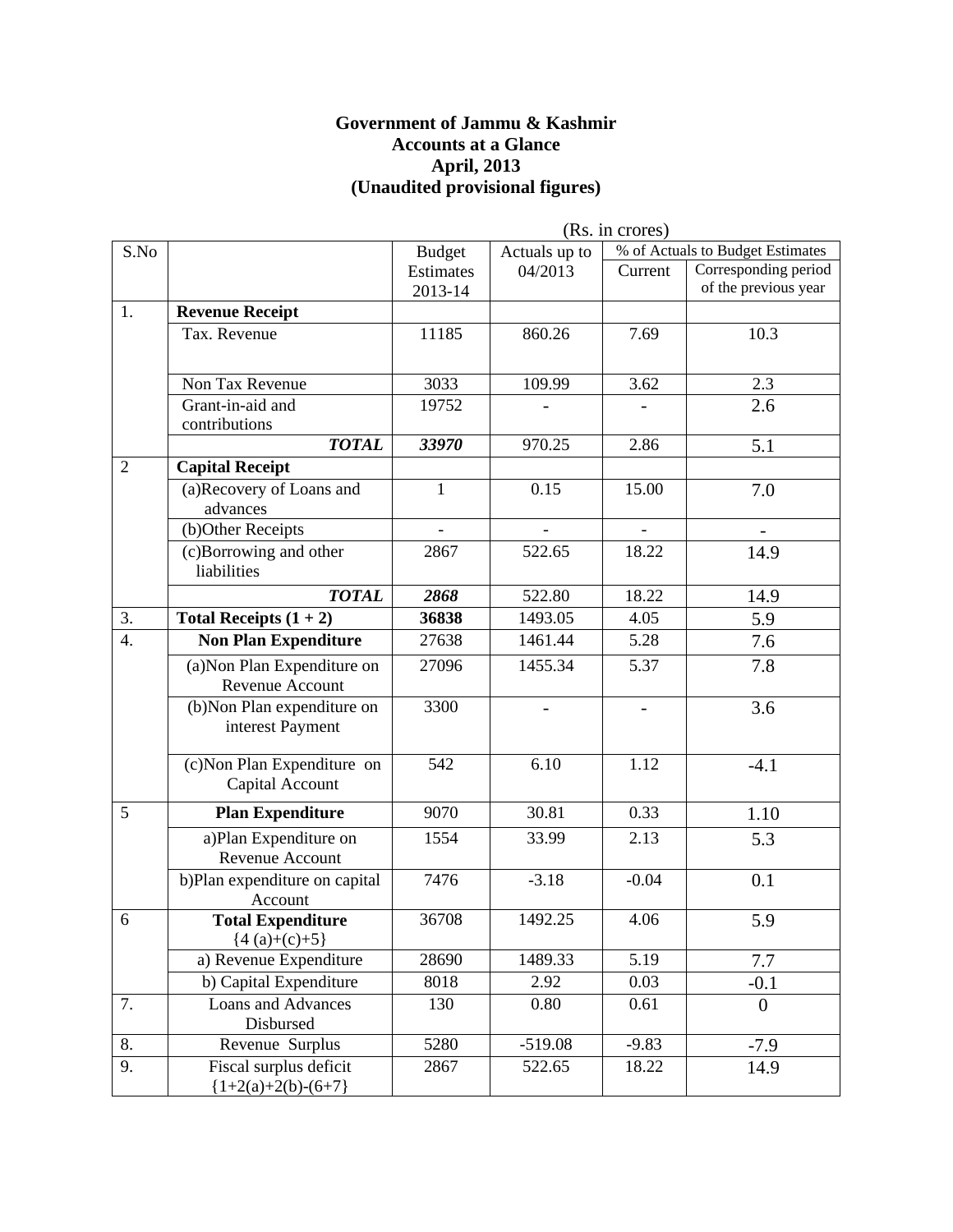## **(Format of the Progressive Figures)**

#### **TAX REVENUE**

|                    |                |                    |                | (Rs. in Crores) |  |  |
|--------------------|----------------|--------------------|----------------|-----------------|--|--|
| <b>Months</b>      |                | 2013-14            | 2012-13        |                 |  |  |
|                    | <b>Monthly</b> | <b>Progressive</b> | <b>Monthly</b> | Progressive     |  |  |
| <b>April, 2013</b> | 860.26         | 860.26             | 999.67         | 999.67          |  |  |
|                    |                |                    |                |                 |  |  |
|                    |                |                    |                |                 |  |  |
|                    |                |                    |                |                 |  |  |
|                    |                |                    |                |                 |  |  |
|                    |                |                    |                |                 |  |  |
|                    |                |                    |                |                 |  |  |
|                    |                |                    |                |                 |  |  |
|                    |                |                    |                |                 |  |  |
|                    |                |                    |                |                 |  |  |
|                    |                |                    |                |                 |  |  |
|                    |                |                    |                |                 |  |  |
|                    |                |                    |                |                 |  |  |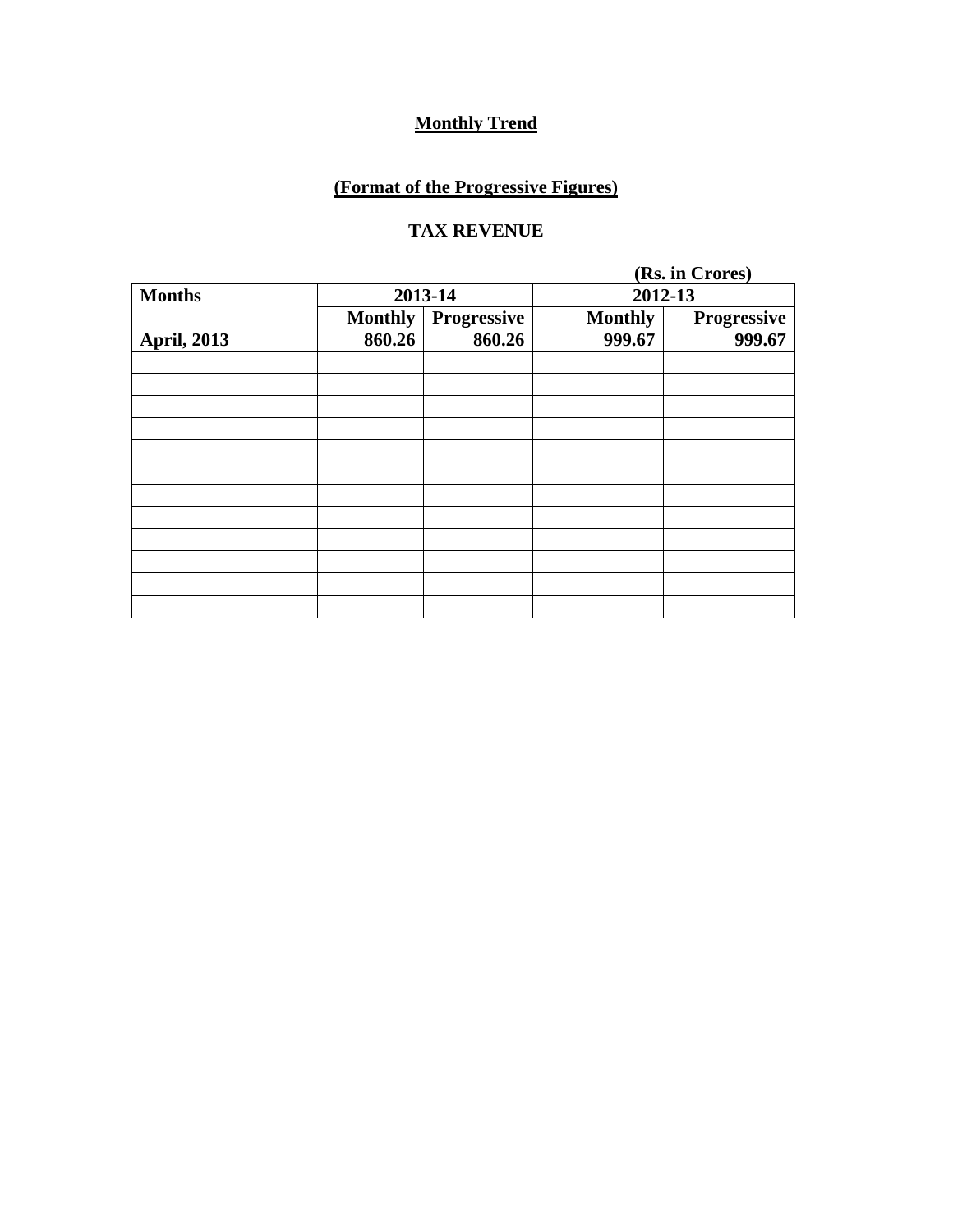## **(Format of the Progressive Figures)**

### **NON-TAX REVENUE**

|                    |                |             |                | (Rs. in Crores) |  |  |
|--------------------|----------------|-------------|----------------|-----------------|--|--|
| <b>Months</b>      |                | 2013-14     |                | 2012-13         |  |  |
|                    | <b>Monthly</b> | Progressive | <b>Monthly</b> | Progressive     |  |  |
| <b>April, 2013</b> | 109.99         | 109.99      | 50.08          | 50.08           |  |  |
|                    |                |             |                |                 |  |  |
|                    |                |             |                |                 |  |  |
|                    |                |             |                |                 |  |  |
|                    |                |             |                |                 |  |  |
|                    |                |             |                |                 |  |  |
|                    |                |             |                |                 |  |  |
|                    |                |             |                |                 |  |  |
|                    |                |             |                |                 |  |  |
|                    |                |             |                |                 |  |  |
|                    |                |             |                |                 |  |  |
|                    |                |             |                |                 |  |  |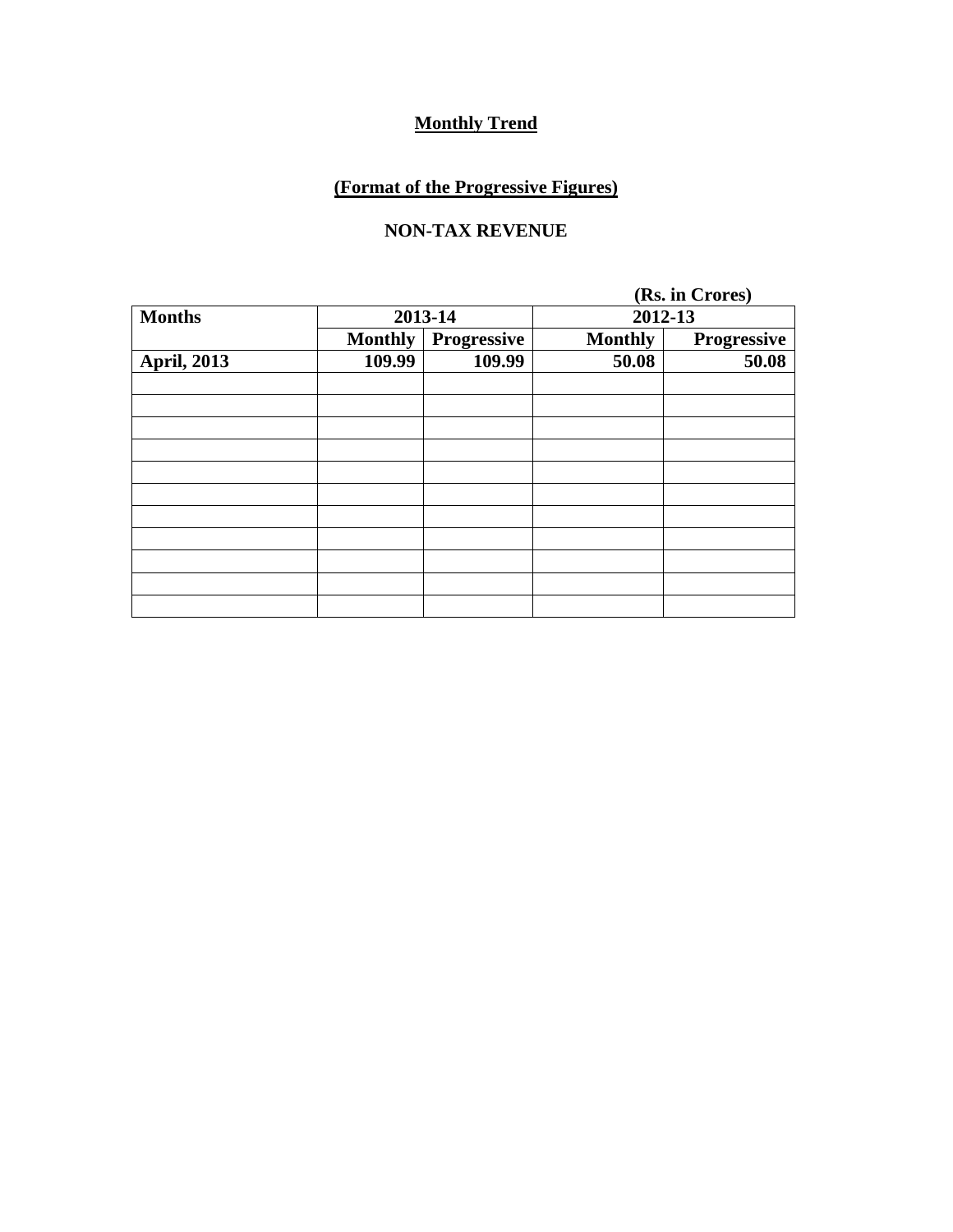## **(Format of the Progressive Figures)**

#### **REVENUE RECEIPTS OF GRANT-IN-AID AND CONTRIBUTION**

|                    |                |                |                | (Rs. in Crores) |  |  |
|--------------------|----------------|----------------|----------------|-----------------|--|--|
| <b>Months</b>      |                | 2013-14        |                | 2012-13         |  |  |
|                    | <b>Monthly</b> | Progressive    | <b>Monthly</b> | Progressive     |  |  |
| <b>April, 2013</b> |                | $\blacksquare$ | 483.00         | 483.00          |  |  |
|                    |                |                |                |                 |  |  |
|                    |                |                |                |                 |  |  |
|                    |                |                |                |                 |  |  |
|                    |                |                |                |                 |  |  |
|                    |                |                |                |                 |  |  |
|                    |                |                |                |                 |  |  |
|                    |                |                |                |                 |  |  |
|                    |                |                |                |                 |  |  |
|                    |                |                |                |                 |  |  |
|                    |                |                |                |                 |  |  |
|                    |                |                |                |                 |  |  |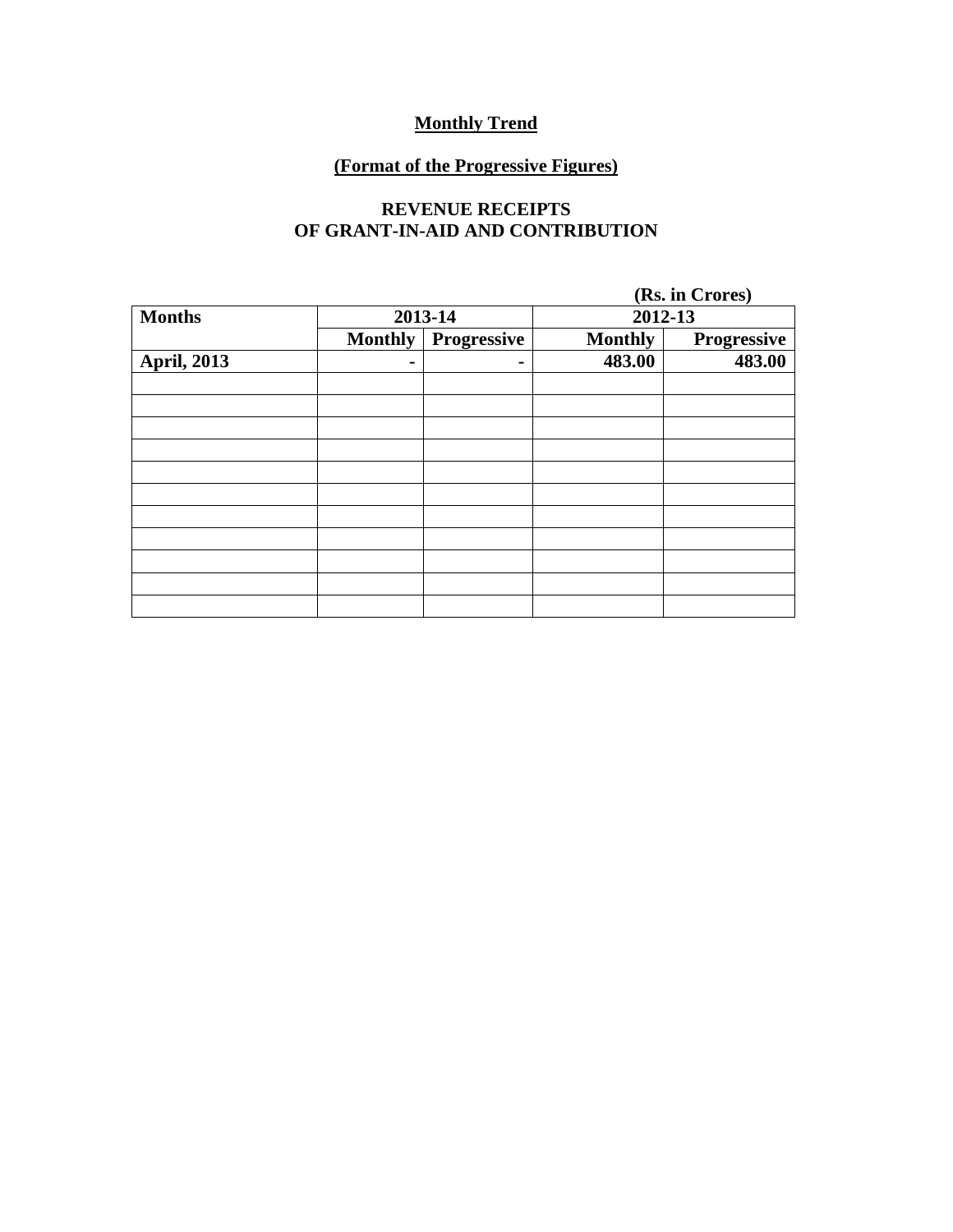## **(Format of the Progressive Figures)**

#### **RECOVERY OF LOANS & ADVANCES**

**(Rs. in Crores)** 

| <b>Months</b>      | 2013-14        |             | 2012-13        |             |
|--------------------|----------------|-------------|----------------|-------------|
|                    | <b>Monthly</b> | Progressive | <b>Monthly</b> | Progressive |
| <b>April, 2013</b> | 0.15           | 0.15        | 0.14           | 0.14        |
|                    |                |             |                |             |
|                    |                |             |                |             |
|                    |                |             |                |             |
|                    |                |             |                |             |
|                    |                |             |                |             |
|                    |                |             |                |             |
|                    |                |             |                |             |
|                    |                |             |                |             |
|                    |                |             |                |             |
|                    |                |             |                |             |
|                    |                |             |                |             |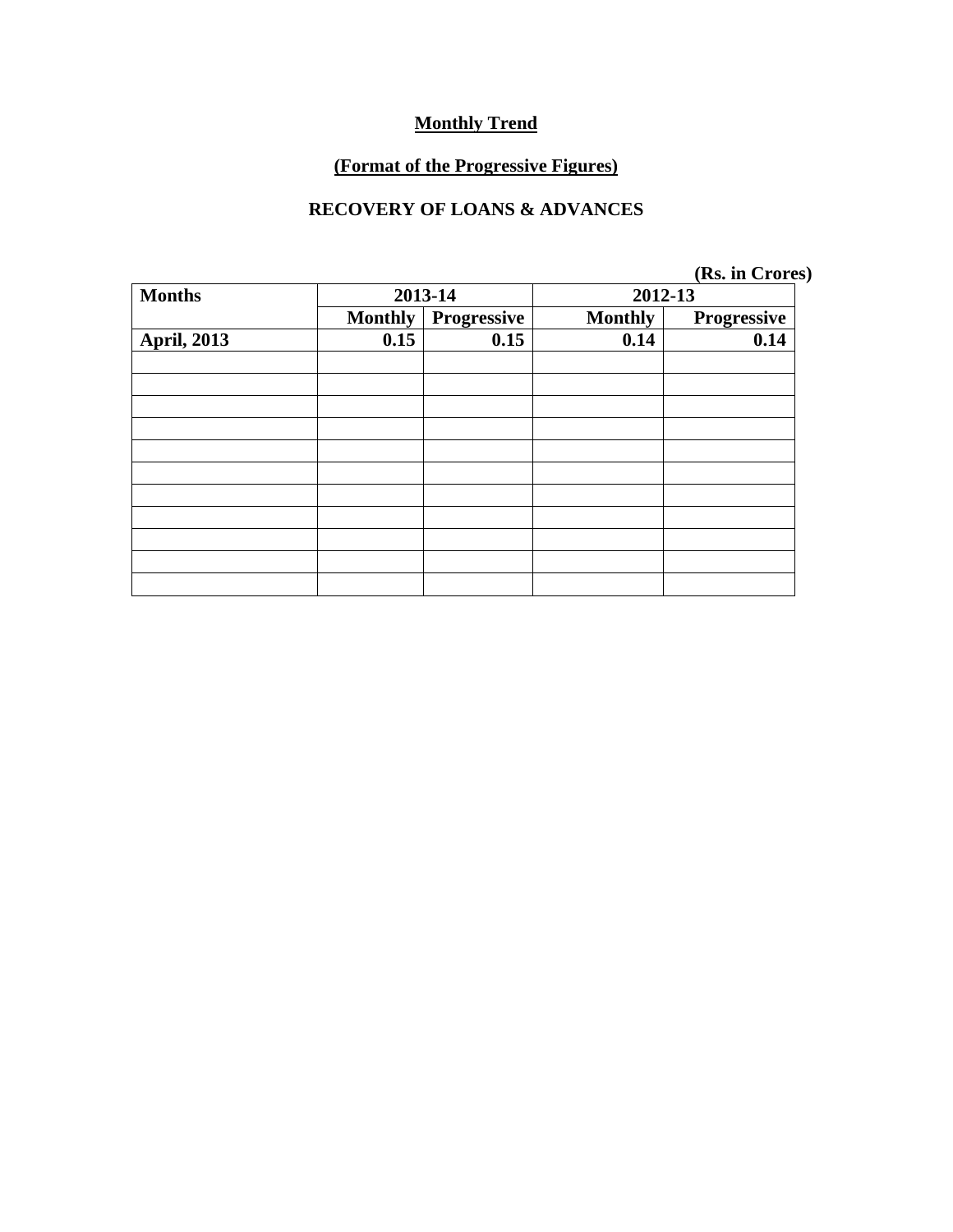## **(Format of the Progressive Figures)**

### **BORROWING & OTHER LIABILITIES**

|                    |                |             | (Rs. in Crores) |                    |  |
|--------------------|----------------|-------------|-----------------|--------------------|--|
| <b>Months</b>      |                | 2013-14     |                 | 2012-13            |  |
|                    | <b>Monthly</b> | Progressive | <b>Monthly</b>  | <b>Progressive</b> |  |
| <b>April, 2013</b> | 522.65         | 522.65      | 386.17          | 386.17             |  |
|                    |                |             |                 |                    |  |
|                    |                |             |                 |                    |  |
|                    |                |             |                 |                    |  |
|                    |                |             |                 |                    |  |
|                    |                |             |                 |                    |  |
|                    |                |             |                 |                    |  |
|                    |                |             |                 |                    |  |
|                    |                |             |                 |                    |  |
|                    |                |             |                 |                    |  |
|                    |                |             |                 |                    |  |
|                    |                |             |                 |                    |  |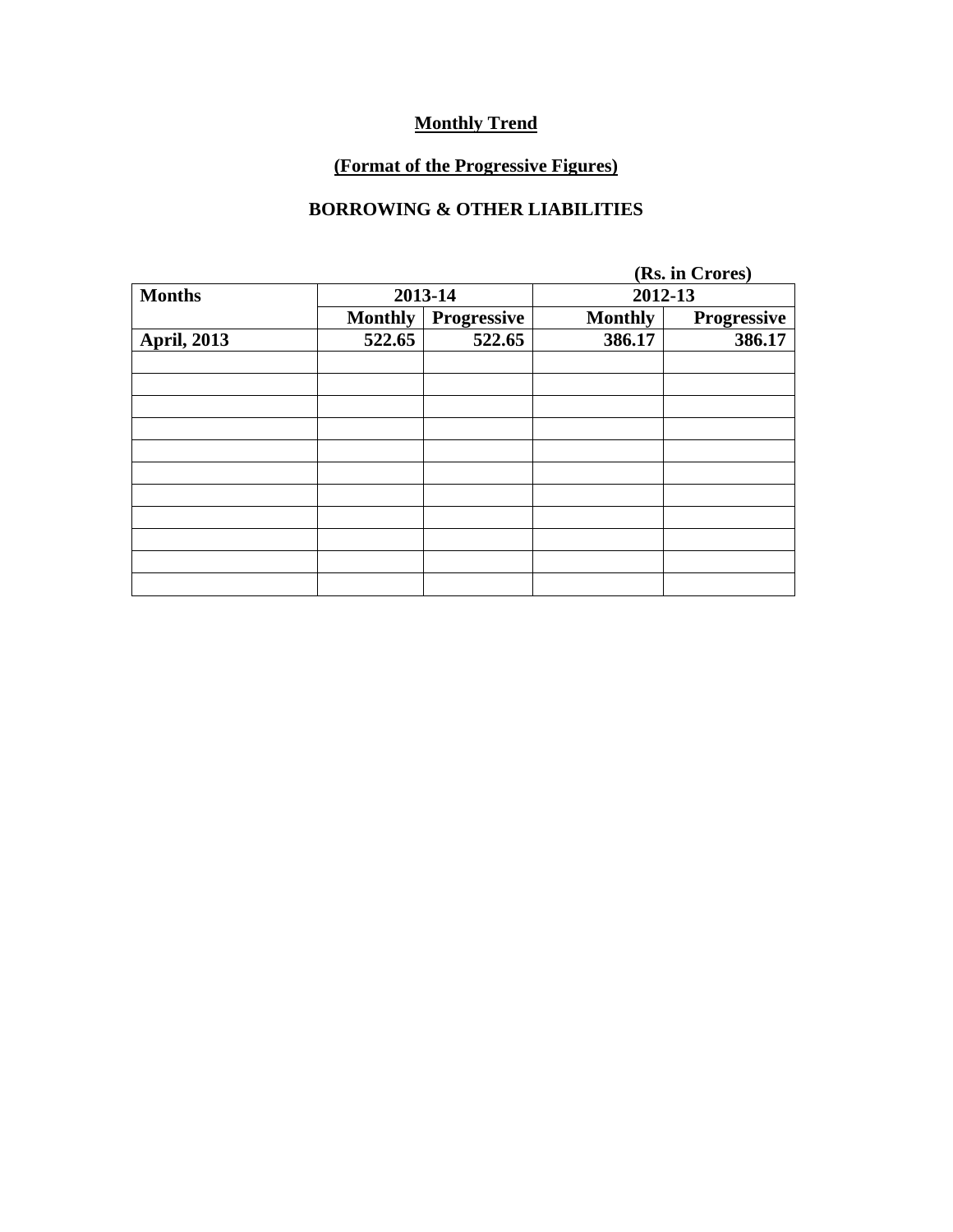## **(Format of the Progressive Figures)**

### **NON PLAN EXPENDITURE ON REVENUE ACCOUNT**

|                    |                |             | (Rs. in Crores) |             |  |
|--------------------|----------------|-------------|-----------------|-------------|--|
| <b>Months</b>      |                | 2013-14     | 2012-13         |             |  |
|                    | <b>Monthly</b> | Progressive | <b>Monthly</b>  | Progressive |  |
| <b>April, 2013</b> | 1455.34        | 1455.34     | 1852.09         | 1852.09     |  |
|                    |                |             |                 |             |  |
|                    |                |             |                 |             |  |
|                    |                |             |                 |             |  |
|                    |                |             |                 |             |  |
|                    |                |             |                 |             |  |
|                    |                |             |                 |             |  |
|                    |                |             |                 |             |  |
|                    |                |             |                 |             |  |
|                    |                |             |                 |             |  |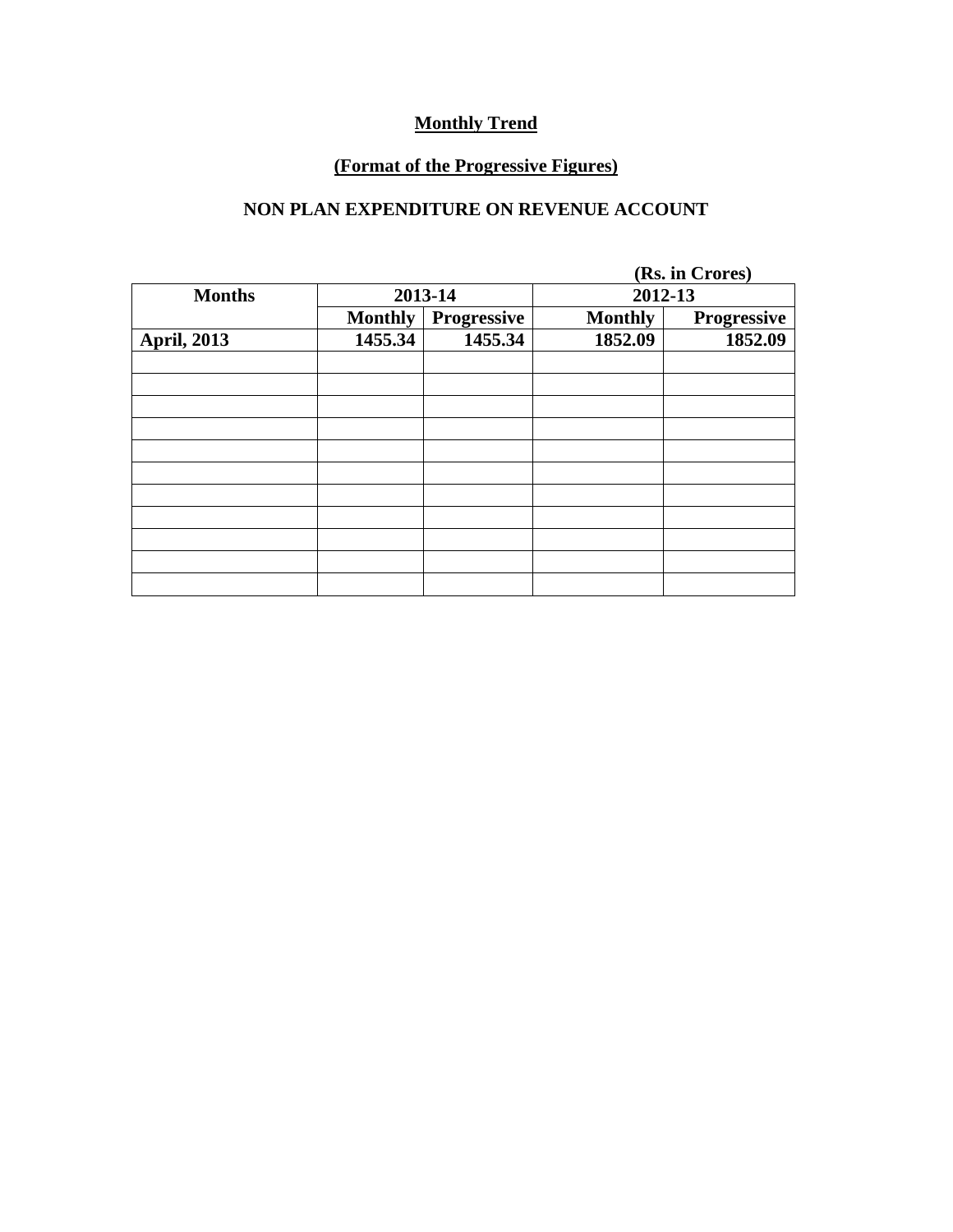## **(Format of the Progressive Figures)**

### **NON PLAN EXPENDITURE ON INTEREST PAYMENT**

|                    |                |             | (Rs. in Crores) |             |  |
|--------------------|----------------|-------------|-----------------|-------------|--|
| <b>Months</b>      |                | 2013-14     |                 | 2012-13     |  |
|                    | <b>Monthly</b> | Progressive | <b>Monthly</b>  | Progressive |  |
| <b>April, 2013</b> |                | ۰           | 96.62           | 96.62       |  |
|                    |                |             |                 |             |  |
|                    |                |             |                 |             |  |
|                    |                |             |                 |             |  |
|                    |                |             |                 |             |  |
|                    |                |             |                 |             |  |
|                    |                |             |                 |             |  |
|                    |                |             |                 |             |  |
|                    |                |             |                 |             |  |
|                    |                |             |                 |             |  |
|                    |                |             |                 |             |  |
|                    |                |             |                 |             |  |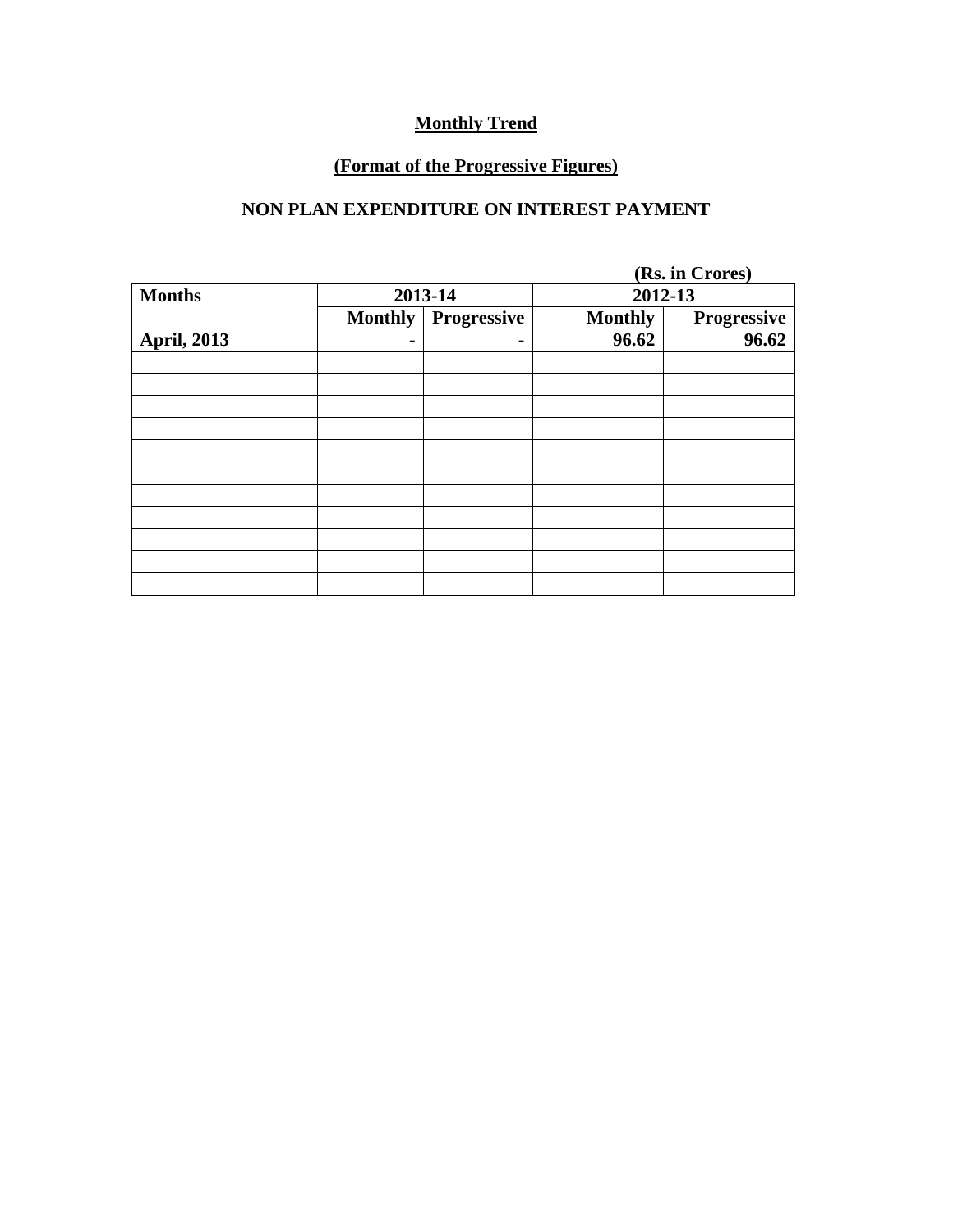## **(Format of the Progressive Figures)**

### **NON PLAN EXPENDITURE ON CAPITAL ACCOUNT**

|                    |                |             |                | (Rs. in Crores) |  |  |
|--------------------|----------------|-------------|----------------|-----------------|--|--|
| <b>Months</b>      |                | 2013-14     |                | 2012-13         |  |  |
|                    | <b>Monthly</b> | Progressive | <b>Monthly</b> | Progressive     |  |  |
| <b>April, 2013</b> | 6.10           | 6.10        | $(-)18.59$     | $(-)18.59$      |  |  |
|                    |                |             |                |                 |  |  |
|                    |                |             |                |                 |  |  |
|                    |                |             |                |                 |  |  |
|                    |                |             |                |                 |  |  |
|                    |                |             |                |                 |  |  |
|                    |                |             |                |                 |  |  |
|                    |                |             |                |                 |  |  |
|                    |                |             |                |                 |  |  |
|                    |                |             |                |                 |  |  |
|                    |                |             |                |                 |  |  |
|                    |                |             |                |                 |  |  |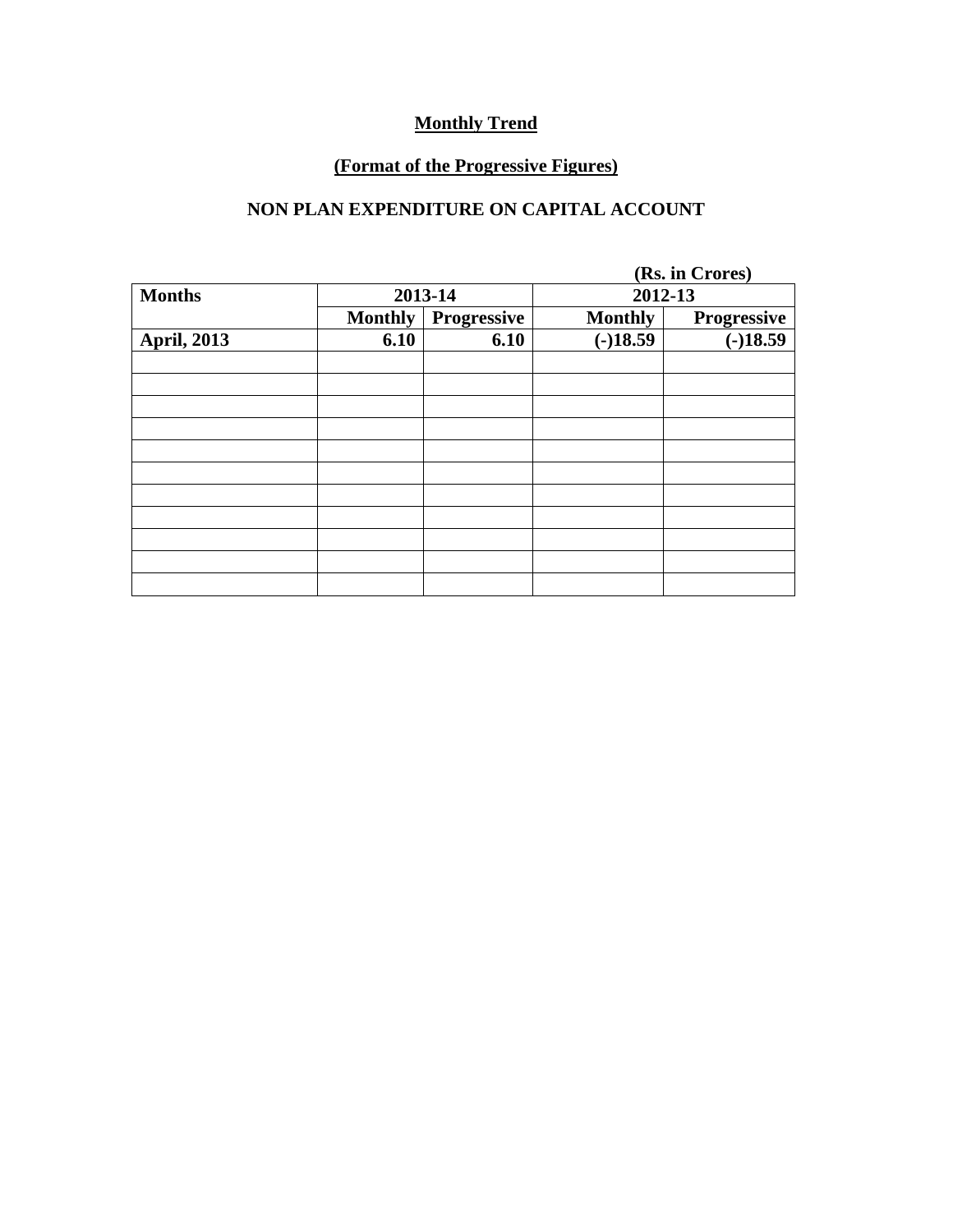## **(Format of the Progressive Figures)**

### **PLAN EXPENDITURE ON REVENUE ACCOUNT**

|                    |                |             | (Rs. in Crores) |             |  |
|--------------------|----------------|-------------|-----------------|-------------|--|
| <b>Months</b>      |                | 2013-14     | 2012-13         |             |  |
|                    | <b>Monthly</b> | Progressive | <b>Monthly</b>  | Progressive |  |
| <b>April, 2013</b> | 33.99          | 33.99       | 76.26           | 76.26       |  |
|                    |                |             |                 |             |  |
|                    |                |             |                 |             |  |
|                    |                |             |                 |             |  |
|                    |                |             |                 |             |  |
|                    |                |             |                 |             |  |
|                    |                |             |                 |             |  |
|                    |                |             |                 |             |  |
|                    |                |             |                 |             |  |
|                    |                |             |                 |             |  |
|                    |                |             |                 |             |  |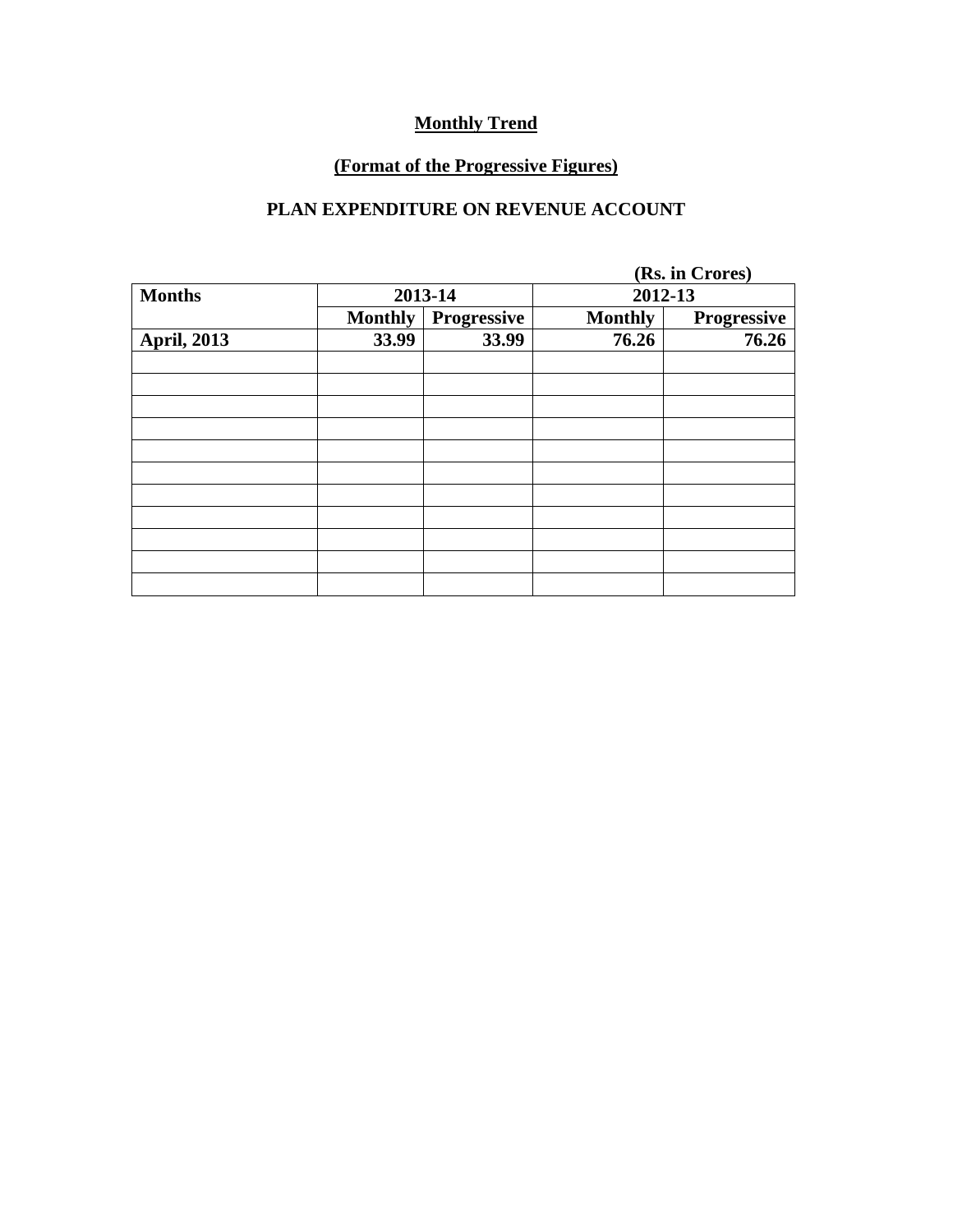## **(Format of the Progressive Figures)**

### **PLAN EXPENDITURE ON CAPITAL ACCOUNT**

|                    |                |             |                | (Rs. in Crores)    |  |
|--------------------|----------------|-------------|----------------|--------------------|--|
| <b>Months</b>      |                | 2013-14     |                | 2012-13            |  |
|                    | <b>Monthly</b> | Progressive | <b>Monthly</b> | <b>Progressive</b> |  |
| <b>April, 2013</b> | $(-)3.18$      | $(-)3.18$   | 9.30           | 9.30               |  |
|                    |                |             |                |                    |  |
|                    |                |             |                |                    |  |
|                    |                |             |                |                    |  |
|                    |                |             |                |                    |  |
|                    |                |             |                |                    |  |
|                    |                |             |                |                    |  |
|                    |                |             |                |                    |  |
|                    |                |             |                |                    |  |
|                    |                |             |                |                    |  |
|                    |                |             |                |                    |  |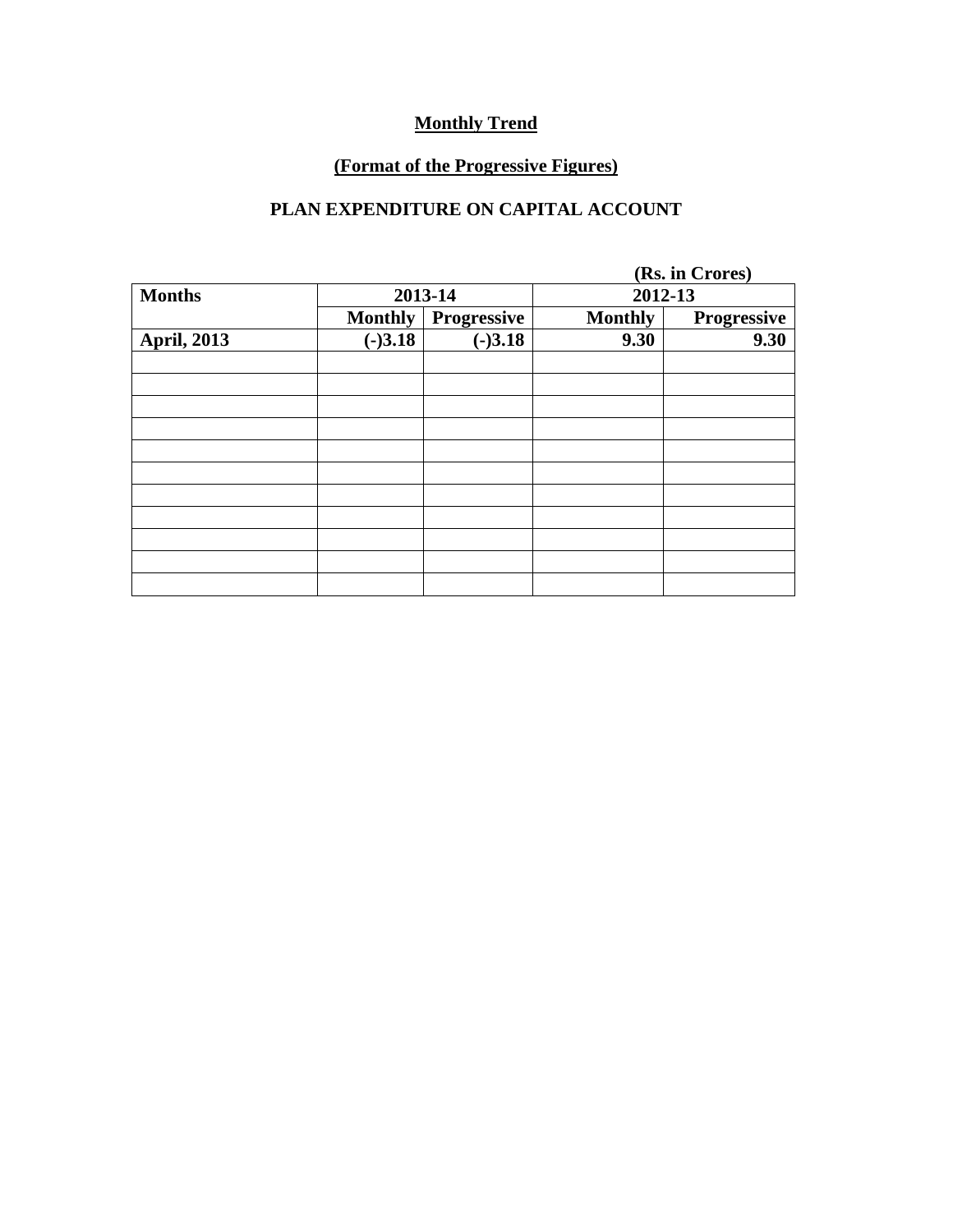## **(Format of the Progressive Figures)**

### **TOTAL EXPENDITURE ON REVENUE ACCOUNT**

|                    |                |             |                | (Rs. in Crores) |  |
|--------------------|----------------|-------------|----------------|-----------------|--|
| <b>Months</b>      |                | 2013-14     |                | 2012-13         |  |
|                    | <b>Monthly</b> | Progressive | <b>Monthly</b> | Progressive     |  |
| <b>April, 2013</b> | 1489.33        | 1489.33     | 1928.35        | 1928.35         |  |
|                    |                |             |                |                 |  |
|                    |                |             |                |                 |  |
|                    |                |             |                |                 |  |
|                    |                |             |                |                 |  |
|                    |                |             |                |                 |  |
|                    |                |             |                |                 |  |
|                    |                |             |                |                 |  |
|                    |                |             |                |                 |  |
|                    |                |             |                |                 |  |
|                    |                |             |                |                 |  |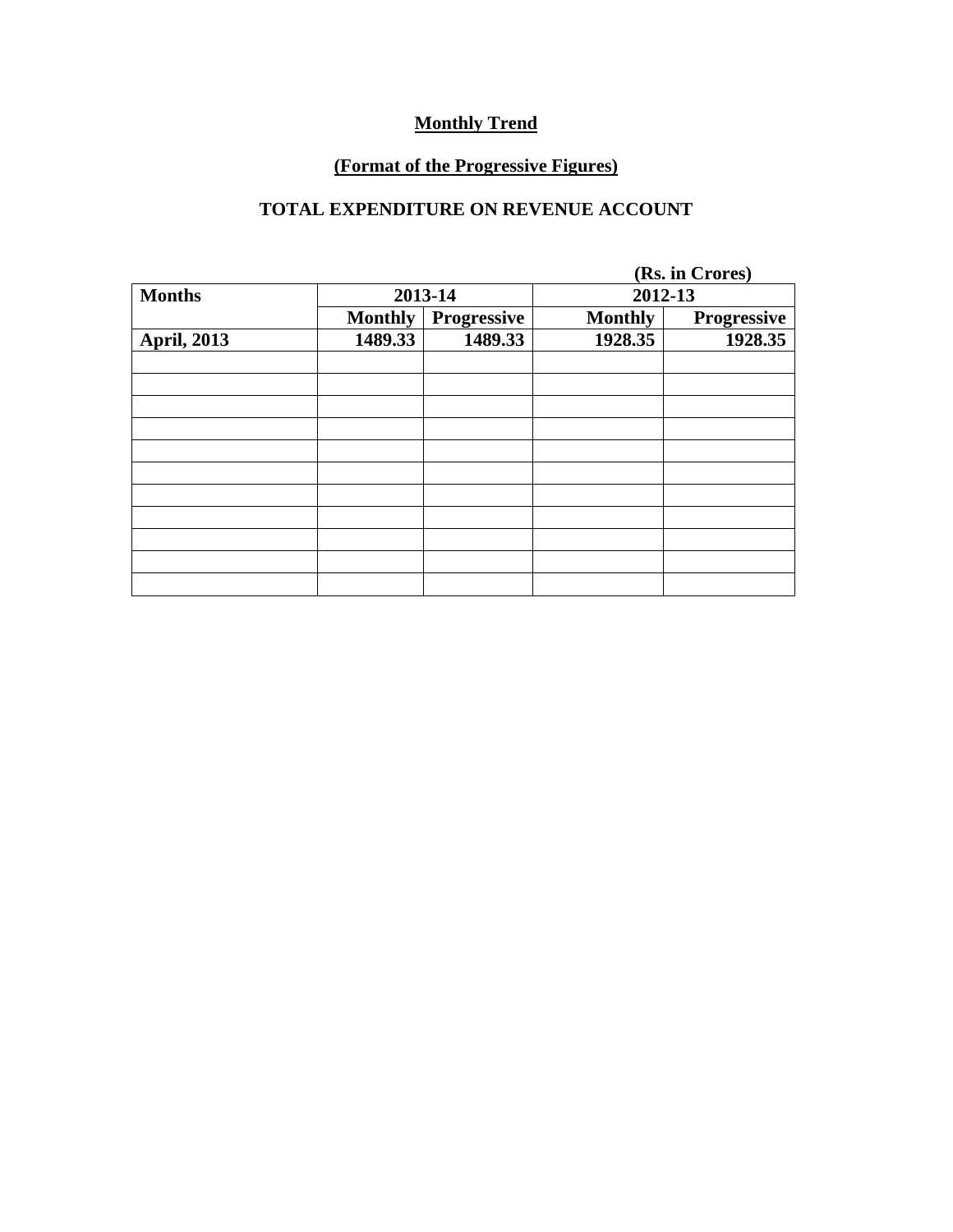## **(Format of the Progressive Figures)**

# **TOTAL EXPENDITURE ON CAPITAL ACCOUNT**

|                    |                |             |                | (Rs. in Crores) |  |  |
|--------------------|----------------|-------------|----------------|-----------------|--|--|
| <b>Months</b>      |                | 2013-14     | 2012-13        |                 |  |  |
|                    | <b>Monthly</b> | Progressive | <b>Monthly</b> | Progressive     |  |  |
| <b>April, 2013</b> | 2.92           | 2.92        | $(-)9.29$      | $(-)9.29$       |  |  |
|                    |                |             |                |                 |  |  |
|                    |                |             |                |                 |  |  |
|                    |                |             |                |                 |  |  |
|                    |                |             |                |                 |  |  |
|                    |                |             |                |                 |  |  |
|                    |                |             |                |                 |  |  |
|                    |                |             |                |                 |  |  |
|                    |                |             |                |                 |  |  |
|                    |                |             |                |                 |  |  |
|                    |                |             |                |                 |  |  |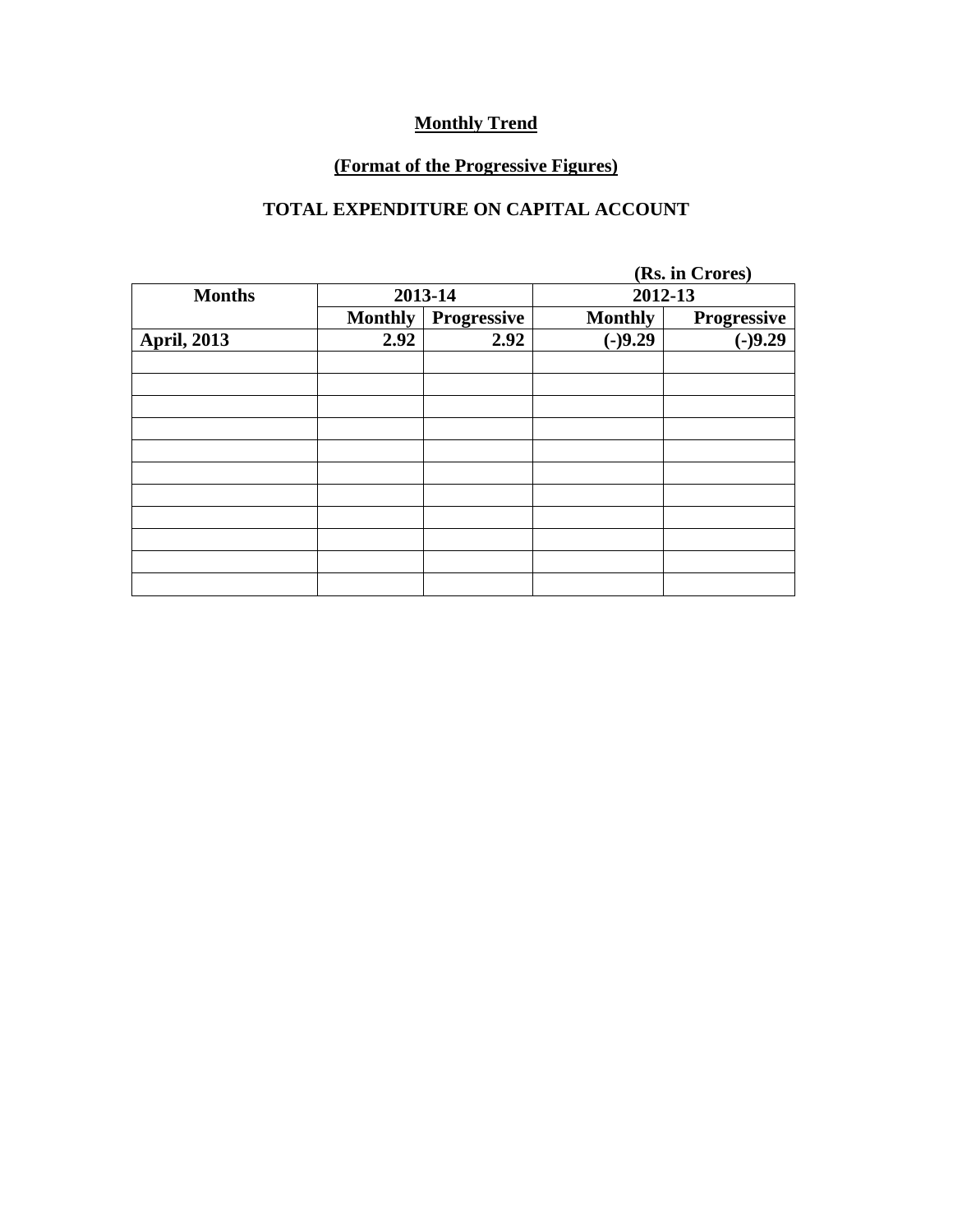## **(Format of the Progressive Figures)**

### **LOANS & ADVANCES DISBURSED**

|                    |                |             |                | (Rs. in Crores) |  |
|--------------------|----------------|-------------|----------------|-----------------|--|
| <b>Months</b>      | 2013-14        |             | 2012-13        |                 |  |
|                    | <b>Monthly</b> | Progressive | <b>Monthly</b> | Progressive     |  |
| <b>April, 2013</b> | 0.80           | 0.80        | $\blacksquare$ |                 |  |
|                    |                |             |                |                 |  |
|                    |                |             |                |                 |  |
|                    |                |             |                |                 |  |
|                    |                |             |                |                 |  |
|                    |                |             |                |                 |  |
|                    |                |             |                |                 |  |
|                    |                |             |                |                 |  |
|                    |                |             |                |                 |  |
|                    |                |             |                |                 |  |
|                    |                |             |                |                 |  |
|                    |                |             |                |                 |  |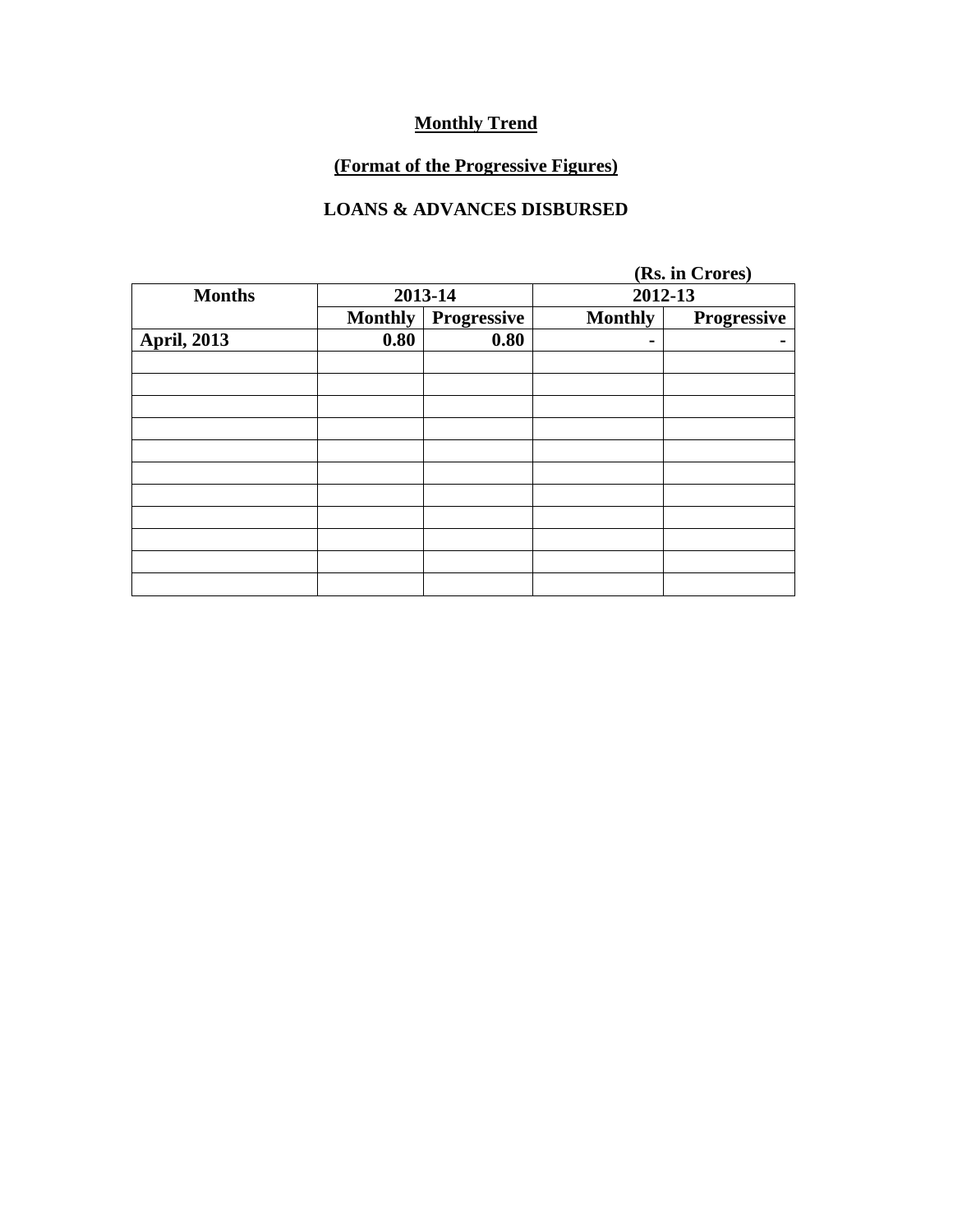## **(Format of the Progressive Figures)**

### **REVENUE SURPLUS**

|                    |                |             |                | (Rs. in Crores)    |  |  |  |
|--------------------|----------------|-------------|----------------|--------------------|--|--|--|
| <b>Months</b>      |                | 2013-14     |                | 2012-13            |  |  |  |
|                    | <b>Monthly</b> | Progressive | <b>Monthly</b> | <b>Progressive</b> |  |  |  |
| <b>April, 2013</b> | $(-)519.08$    | $(-)519.08$ | $(-)395.60$    | $(-)395.60$        |  |  |  |
|                    |                |             |                |                    |  |  |  |
|                    |                |             |                |                    |  |  |  |
|                    |                |             |                |                    |  |  |  |
|                    |                |             |                |                    |  |  |  |
|                    |                |             |                |                    |  |  |  |
|                    |                |             |                |                    |  |  |  |
|                    |                |             |                |                    |  |  |  |
|                    |                |             |                |                    |  |  |  |
|                    |                |             |                |                    |  |  |  |
|                    |                |             |                |                    |  |  |  |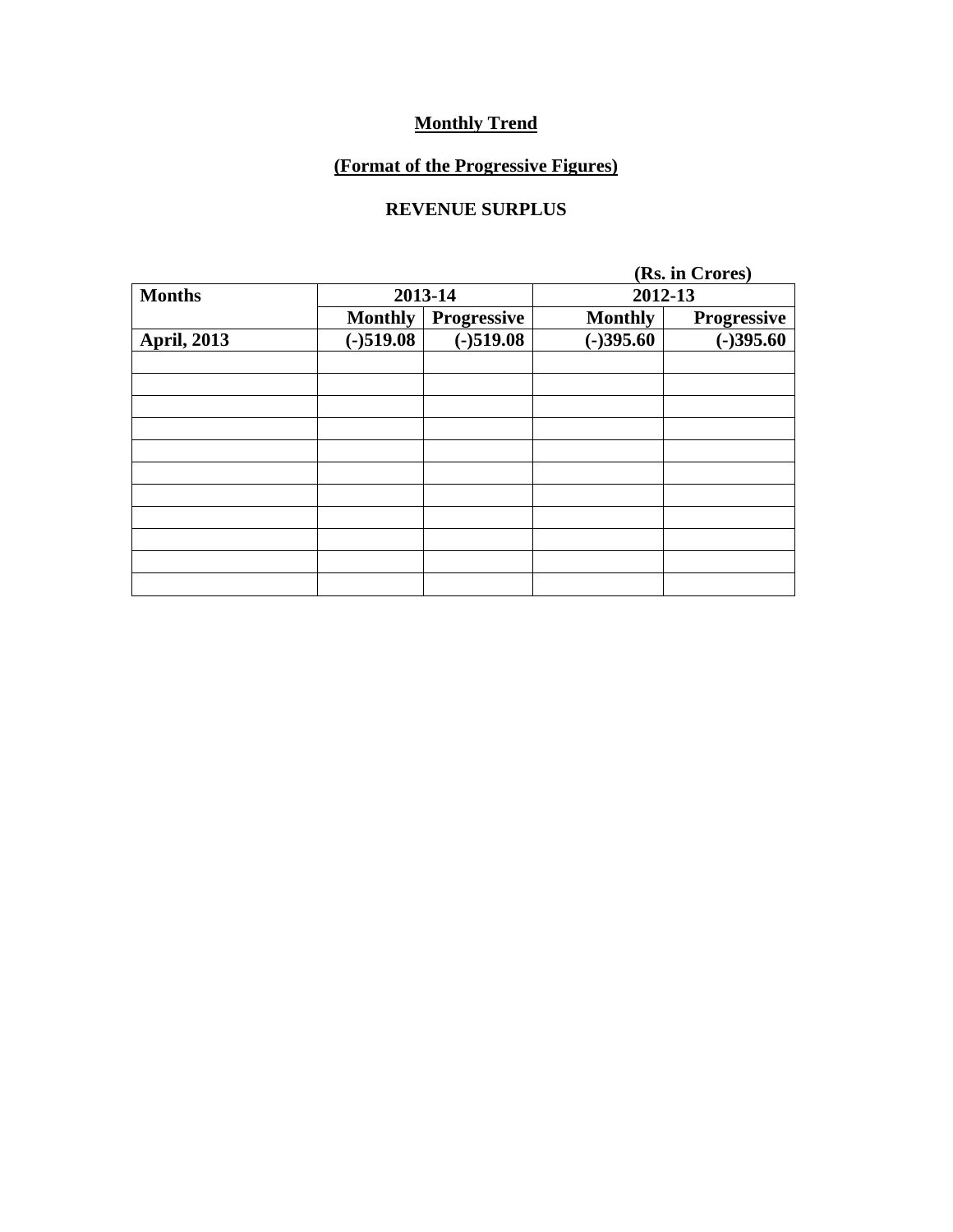## **(Format of the Progressive Figures)**

### **FISCAL DEFICIT**

|                    |                |                    |                | (Rs. in Crores)    |  |  |
|--------------------|----------------|--------------------|----------------|--------------------|--|--|
| <b>Months</b>      |                | 2013-14            |                | 2012-13            |  |  |
|                    | <b>Monthly</b> | <b>Progressive</b> | <b>Monthly</b> | <b>Progressive</b> |  |  |
| <b>April, 2013</b> | 522.65         | 522.65             | 386.17         | 386.17             |  |  |
|                    |                |                    |                |                    |  |  |
|                    |                |                    |                |                    |  |  |
|                    |                |                    |                |                    |  |  |
|                    |                |                    |                |                    |  |  |
|                    |                |                    |                |                    |  |  |
|                    |                |                    |                |                    |  |  |
|                    |                |                    |                |                    |  |  |
|                    |                |                    |                |                    |  |  |
|                    |                |                    |                |                    |  |  |
|                    |                |                    |                |                    |  |  |
|                    |                |                    |                |                    |  |  |